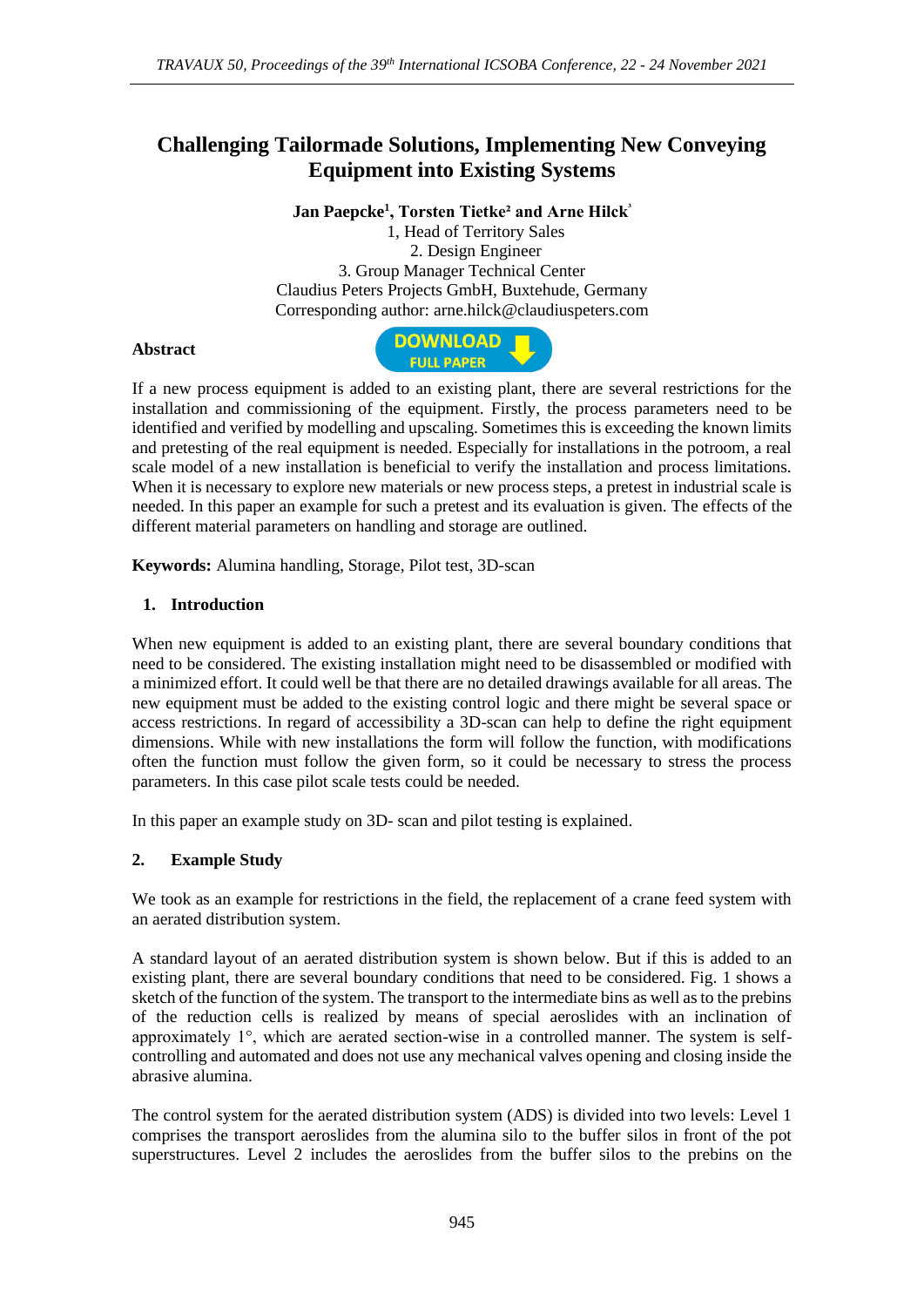electrolysis cells. Because of the intermediate buffer silos these levels are independent, both system and control-wise, i.e., transport and distribution from the alumina silo to the buffer silos are decoupled from the pot feeding. For more details about ADS see [1, 2].

Main design data of the typical plant are:

- Transport capacity of each distribution aeroslide: 50 t/h, inclination 1°.
- Transport capacity of each cell aeroslide: 10 t/h; aeroslide inclination: 0.5°.
- All pot operation is monitored by the control system via level switches giving the operator the full control of the system and feedback of the status of each particular cell.



**Figure 1. Example of Aerated Distribution System.**

When the crane and the PTM remains unchanged and the crane feed system must be in place because the modification must take place with all the equipment in operation, there is only very limited space available for a new Aerated Distribution System. The sketch in Figure 2 shows an example; the feed system is nearly submerged in the superstructure.



**Figure 2. Example of new pot room feeding.**

As at the pot all the available systems still need to be accessible, the space only allows for a very small system and a very limited space. That means the aeroslide can only go horizontally without